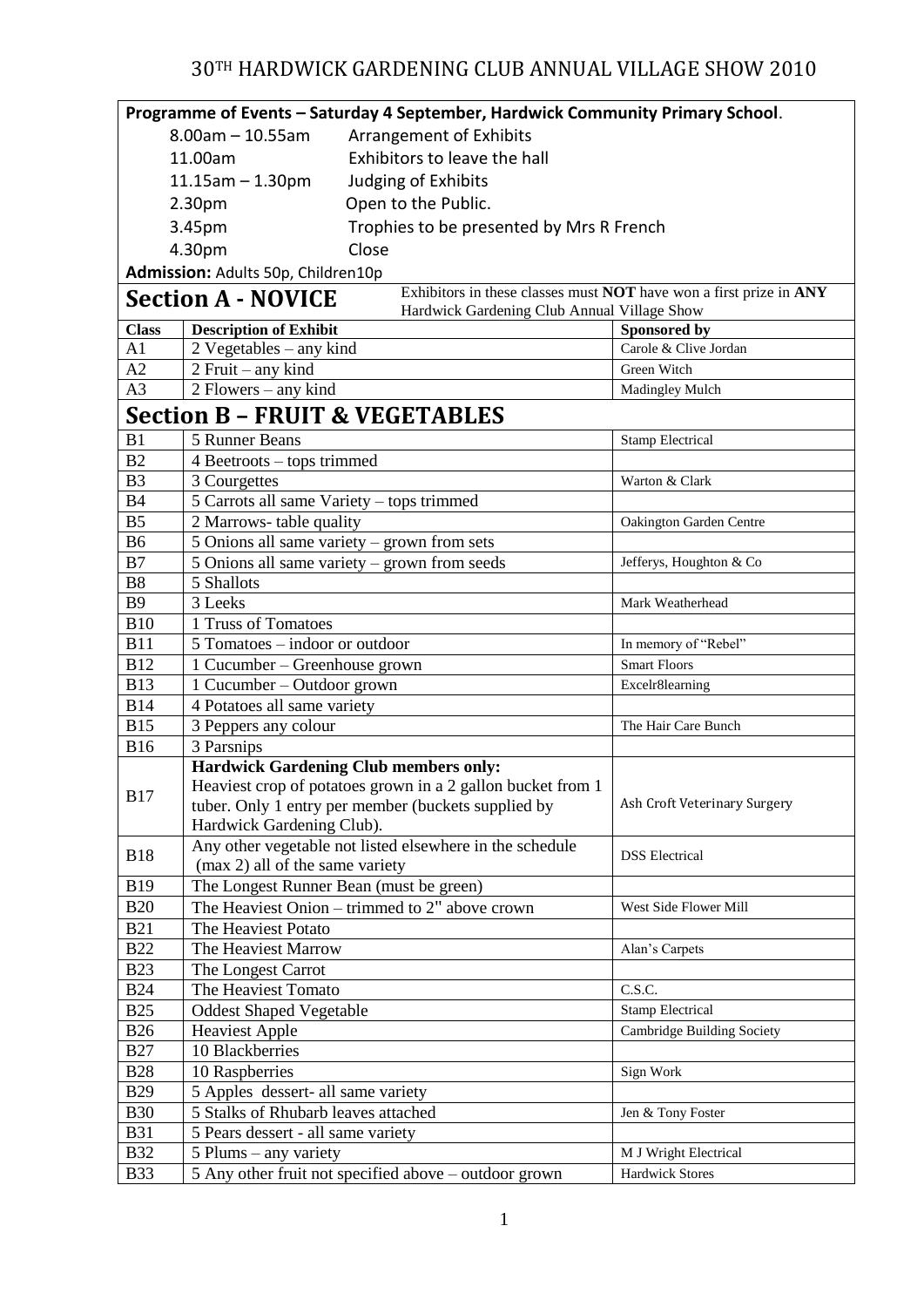Exhibitors may enter 2 exhibits in each class but only the highest points awarded will count towards any trophy.

All produce must have been grown by the exhibitor and all Craft items must not have been previously exhibited in a Hardwick Gardening Club Annual Village show and must not be more than 2 years old.

Any exhibit, which in the opinion of the Judge, whose decision is final, does not conform to the schedule, **will not** be judged.

| <b>Section C - FLOWERS</b> |                                                            |                              |  |
|----------------------------|------------------------------------------------------------|------------------------------|--|
| <b>Class</b>               | <b>Description of Exhibit</b>                              | Sponsored by                 |  |
| C1                         | 1 Flowering Pot Plant not specified elsewhere in schedule  | Ash Croft Veterinary Surgery |  |
| C <sub>2</sub>             | 1 Pot Plant for Foliage                                    | <b>Stamp Electrical</b>      |  |
| C <sub>3</sub>             | 1 Fuchsia                                                  | C.S.C                        |  |
| C <sub>4</sub>             | 1 Pot grown Cactus or Succulent                            |                              |  |
| C <sub>5</sub>             | 1 Busy Lizzie - not Cape variety                           | Jefferys, Houghton & Co.     |  |
| C6                         | 4 different herbs in a container                           | Madingley Mulch              |  |
| C7                         | 1 African Violet                                           |                              |  |
| C8                         | 3 Hybrid Tea Roses- any variety or varieties               | Warton & Clark               |  |
| C9                         | 1 Specimen Rose                                            |                              |  |
| C10                        | 3 Blooms of Annual Asters                                  | Excelr8learning              |  |
| C11                        | 5 Pansies displayed on a saucer of sand                    | Oakington Garden Centre      |  |
| C12                        | 3 African Marigolds                                        |                              |  |
| C13                        | 1 Geranium or Pelargonium in a pot                         | Sign Work                    |  |
| C14                        | Vase of 3 Spray Chrysanthemums - outdoor grown             |                              |  |
| C15                        | Vase of 3 Dahlias – Cacti & Semi-cacti                     |                              |  |
| C16                        | Vase of 3 Dahlias - Pompon & Ball                          | The Hair Care Bunch          |  |
| C17                        | Vase of 3 Dahlias - Decorative                             | Mark Weatherhead             |  |
| C18                        | Vase of Mixed Dahlias                                      |                              |  |
| C19                        | Vase of any other Bloom not specified above                |                              |  |
|                            | A maximum of 5 stems – need not be all of the same variety | M J Wright Electrical        |  |
| C20                        | 1 Hanging Basket                                           |                              |  |

| <b>Section D - FLOWER ARRANGING</b> |                                                                                                                                                                                                                                                                                                                                          |                                |  |
|-------------------------------------|------------------------------------------------------------------------------------------------------------------------------------------------------------------------------------------------------------------------------------------------------------------------------------------------------------------------------------------|--------------------------------|--|
| D <sub>1</sub>                      | <b>Novice Class</b><br>(a novice is an amateur who has <b>not</b> previously won a first<br>prize in any other flower arranging competition)<br>5 Flowers, same variety and colour, foliage for effect in a<br>shallow container. The size of the arrangement to be no more<br>than 7"/18cms in diameter to be viewed from any direction | Hazel Basham                   |  |
| D <sub>2</sub>                      | An arrangement "In support of a football club"<br>Cambridge Building Society<br>To be viewed from the front. Accessories may be used.                                                                                                                                                                                                    |                                |  |
| D <sub>3</sub>                      | Flowers in a saucer of sand not to exceed 10"/25cms                                                                                                                                                                                                                                                                                      | <b>Hardwick Stores</b>         |  |
| D <sub>4</sub>                      | An arrangement of roses                                                                                                                                                                                                                                                                                                                  | <b>Oakington Garden Centre</b> |  |
| D <sub>5</sub>                      | An arrangement of foliage – No height restrictions<br>(Space allocated 12"/30cms square).                                                                                                                                                                                                                                                | West Side Flower Mill          |  |
| D <sub>6</sub>                      | Gentleman's buttonhole using one flower only                                                                                                                                                                                                                                                                                             | Green Witch                    |  |
| D7                                  | An arrangement in an unusual container                                                                                                                                                                                                                                                                                                   | The Hair Care Bunch            |  |
| D <sub>8</sub>                      | An arrangement in a cup and saucer                                                                                                                                                                                                                                                                                                       | <b>Stamp Electrical</b>        |  |
| D <sup>9</sup>                      | A miniature arrangement in a glass<br>(arrangement not to exceed $3\frac{1}{2}$ "/9cms diameter)                                                                                                                                                                                                                                         | Mark Weatherhead               |  |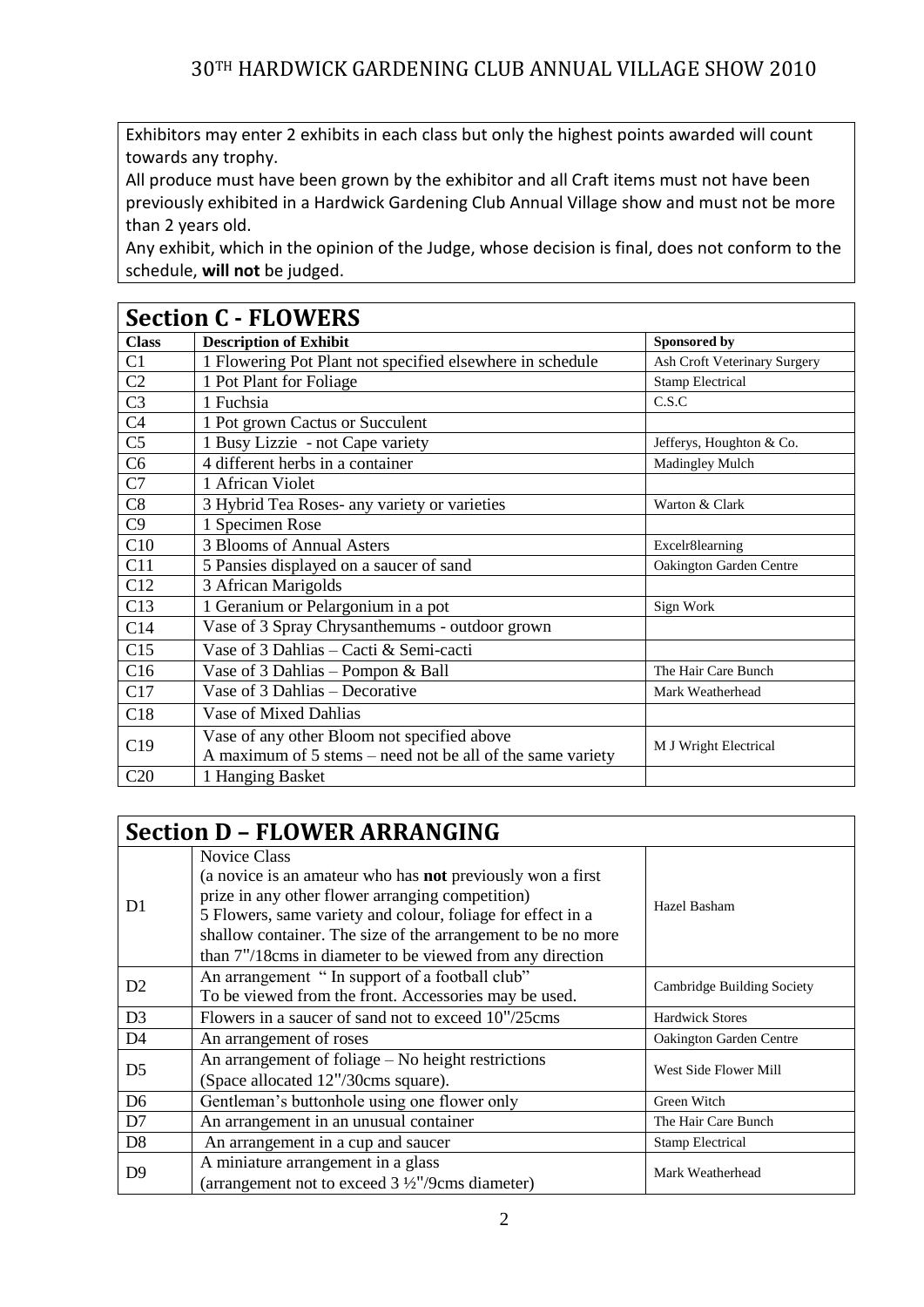## **Entry Fee:** Adults 20p per class. Children 10p per class

A child may enter an adult class (20p per entry) but may not enter a different age group child class.

| <b>Section E - COOKERY</b><br>All baked cookery exhibits must be displayed on a white doily |                                                                                   |                              |  |
|---------------------------------------------------------------------------------------------|-----------------------------------------------------------------------------------|------------------------------|--|
| <b>Class</b>                                                                                | <b>Description of Exhibit</b>                                                     | Sponsored by                 |  |
| E1                                                                                          | Home made dessert - own choice                                                    | West Side Flower Mill        |  |
|                                                                                             | (include recipe with entry)                                                       |                              |  |
| E2                                                                                          | $1$ jar of Jam – soft fruit                                                       | C.S.C                        |  |
| E <sub>3</sub>                                                                              | 1 jar of Jam $-$ stone fruit                                                      |                              |  |
| E4                                                                                          | 1 jar of Marmalade                                                                |                              |  |
| E <sub>5</sub>                                                                              | 1 jar of Lemon Curd - cellophane covers only no wax top<br>D G Plumbing & Heating |                              |  |
| E <sub>6</sub>                                                                              | 1 jar of Mincemeat<br><b>Stamp Electrical</b>                                     |                              |  |
| E7                                                                                          | Treacle Tart (pastry bottom, undecorated)                                         |                              |  |
| E8                                                                                          | 6 Sausage Rolls                                                                   | Green Witch                  |  |
| E9                                                                                          | 6 Cheese straws individually displayed                                            |                              |  |
| E10                                                                                         | 5 Biscuits                                                                        | Ash Croft Veterinary Surgery |  |
| E11                                                                                         | Victoria Sandwich with raspberry jam filling,                                     | <b>Smart Floors</b>          |  |
|                                                                                             | caster sugar topping (recipe at back of schedule)                                 |                              |  |
| E12                                                                                         | Ginger Cake (recipe at back of schedule)                                          | Sign Work                    |  |
| E13                                                                                         | 5 Cheese scones                                                                   | <b>Hardwick Stores</b>       |  |
| E14                                                                                         | 1 Chocolate Fridge Cake                                                           | Madingley Mulch              |  |
| E15                                                                                         | Rich Fruit Cake (recipe at back of schedule)                                      | M J Wright Electrical        |  |
| E16                                                                                         | Home-made Bread – white or brown (not machine made)                               |                              |  |
|                                                                                             | displayed on a doily, on a board                                                  |                              |  |
| E17                                                                                         | 5 Rock Cakes (recipe at back of schedule)                                         | Warton & Clark               |  |
| E18                                                                                         | Chutney – (must be at least 3 months old)                                         |                              |  |
| E19                                                                                         | <b>Gentlemen only</b>                                                             | <b>Framing Talent</b>        |  |
|                                                                                             | All in one fruit cake (recipe at back of schedule)                                |                              |  |

| <b>Section G - CRAFTS</b> |                                             |                         |  |
|---------------------------|---------------------------------------------|-------------------------|--|
| G <sub>1</sub>            | An Item of Quilting                         | <b>Hardwick Stores</b>  |  |
| G2                        | Knitted Garment - hand or machine           |                         |  |
|                           | Mounted or framed photograph,               | Green Witch             |  |
| G <sub>3</sub>            | Subject:- "PORTRAIT" (animal or person)     |                         |  |
|                           | overall size including mount or frame       |                         |  |
|                           | $10''$ x $8''/25$ x 20cms MAX.              |                         |  |
|                           | Mounted or framed photograph,               | Mark Weatherhead        |  |
|                           | Subject:- "HARDWICK VILLAGE"                |                         |  |
| G <sub>5</sub>            | overall size including mount or frame       |                         |  |
|                           | 10" x 8"/25 x 20cms MAX.                    |                         |  |
|                           | Mounted or framed photograph,               |                         |  |
|                           | Subject:- "FLORAL"                          |                         |  |
| G6                        | overall size including mount or frame       |                         |  |
|                           | $10''$ x $8''/25$ x 20cms MAX.              |                         |  |
| G7                        | A home-made craft Exhibit (any medium)      | <b>Framing Talent</b>   |  |
| G8                        | A Painting $-$ any medium / any subject     | <b>Stamp Electrical</b> |  |
| G <sub>9</sub>            | A Drawing or Sketch any subject Max size A4 |                         |  |